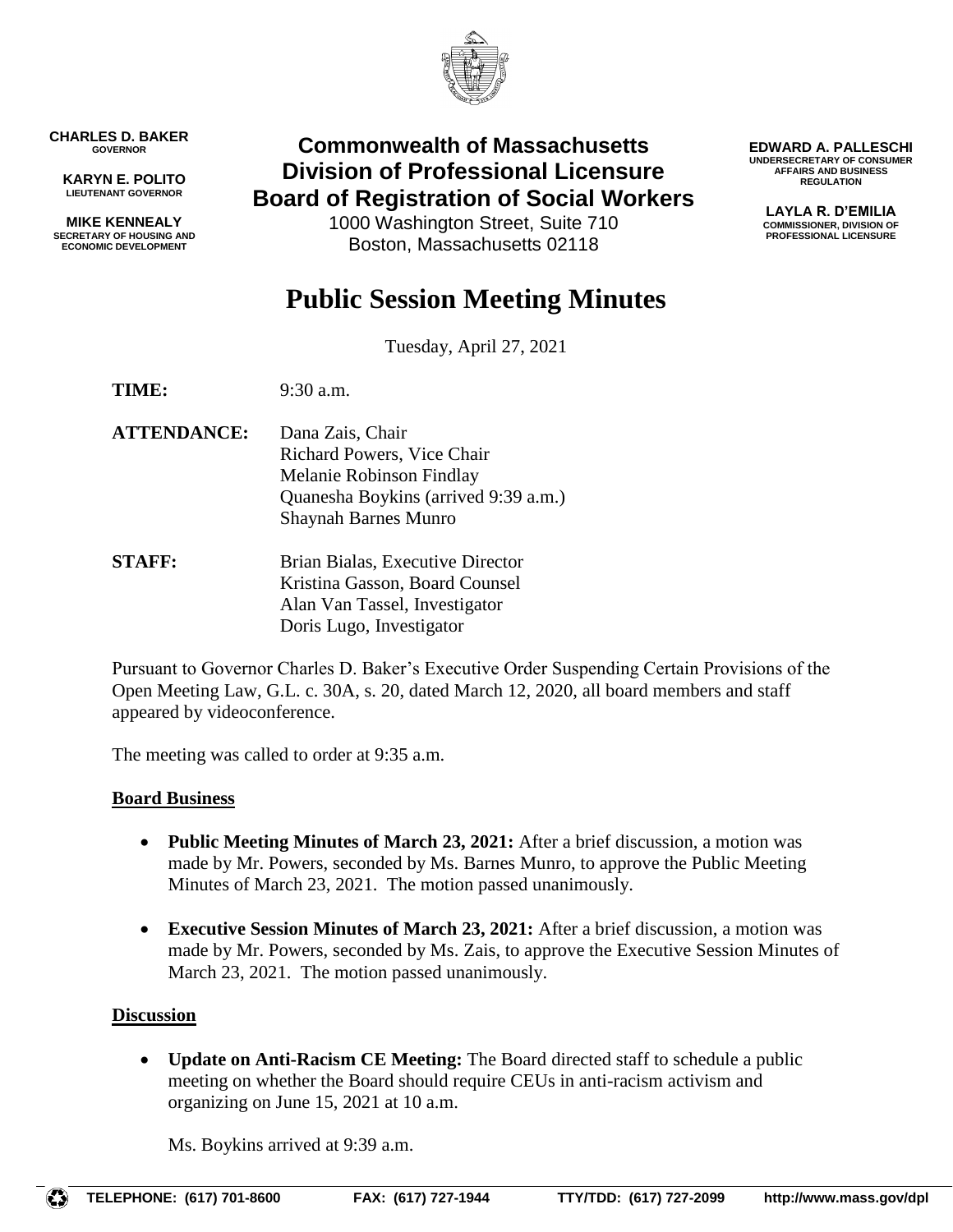**Monitoring Instructions:** Mr. Bialas discussed draft monitoring instructions to provide to licensees who must be supervised because of discipline by the Board or a conditional licensure agreement. After a brief discussion, a motion was made by Ms. Zais, seconded by Ms. Boykins, to approve the draft monitoring instructions with changes. The motion passed unanimously.

#### **Application Review Interviews – Negative Reference**

 **Emily Berman, Applicant for LCSW:** Ms. Berman appeared to discuss a negative reference in her application. She explained that her internship with the negative reference was three years ago, and she has grown as a social worker since then by improving her self-care practices, getting better supervision, and being more mindful of boundary issues. She now does case management instead of therapy.

After a brief discussion, a motion was made by Ms. Boykins, seconded by Mr. Powers, to allow Ms. Berman to continue with the licensing process. The motion passed unanimously.

 **Jill Demeny, Applicant for LCSW:** Ms. Demeny appeared to discuss a negative reference in her application. In particular, she addressed the counter-transference and self-disclosure issues her reference identified. She stated that she discloses information about herself to put her clients at ease and is not sure why her supervisor saw that as a problem. Ms. Demeny explained that she works part-time at two different agencies and gets weekly supervision at each position.

After a brief discussion, the Board directed staff to invite one of Ms. Demeny's current supervisors and her former supervisor who provided a negative reference to a meeting for interviews.

#### **Application Review Interview – Discipline in Another Jurisdiction**

 **Sarah Lee, Applicant for LICSW License Renewal:** Ms. Lee appeared with her attorneys Sean LaPorta and Hannah Konowitz to discuss her disclosure on her renewal that the California Board disciplined her license there. Ms. Lee explained that in 2017, a client was breaching boundaries with her, and, after Ms. Lee tried to set boundaries, the client filed a complaint against her. In February 2020, Ms. Lee admitted that the California Board could prove the charges against her and accepted three years of probation with conditions under a consent agreement with the California Board to avoid a hearing and more severe discipline.

After a brief discussion, the Board directed Mr. Bialas to refer the matter to the Office of Investigations to gather additional information from the California Board.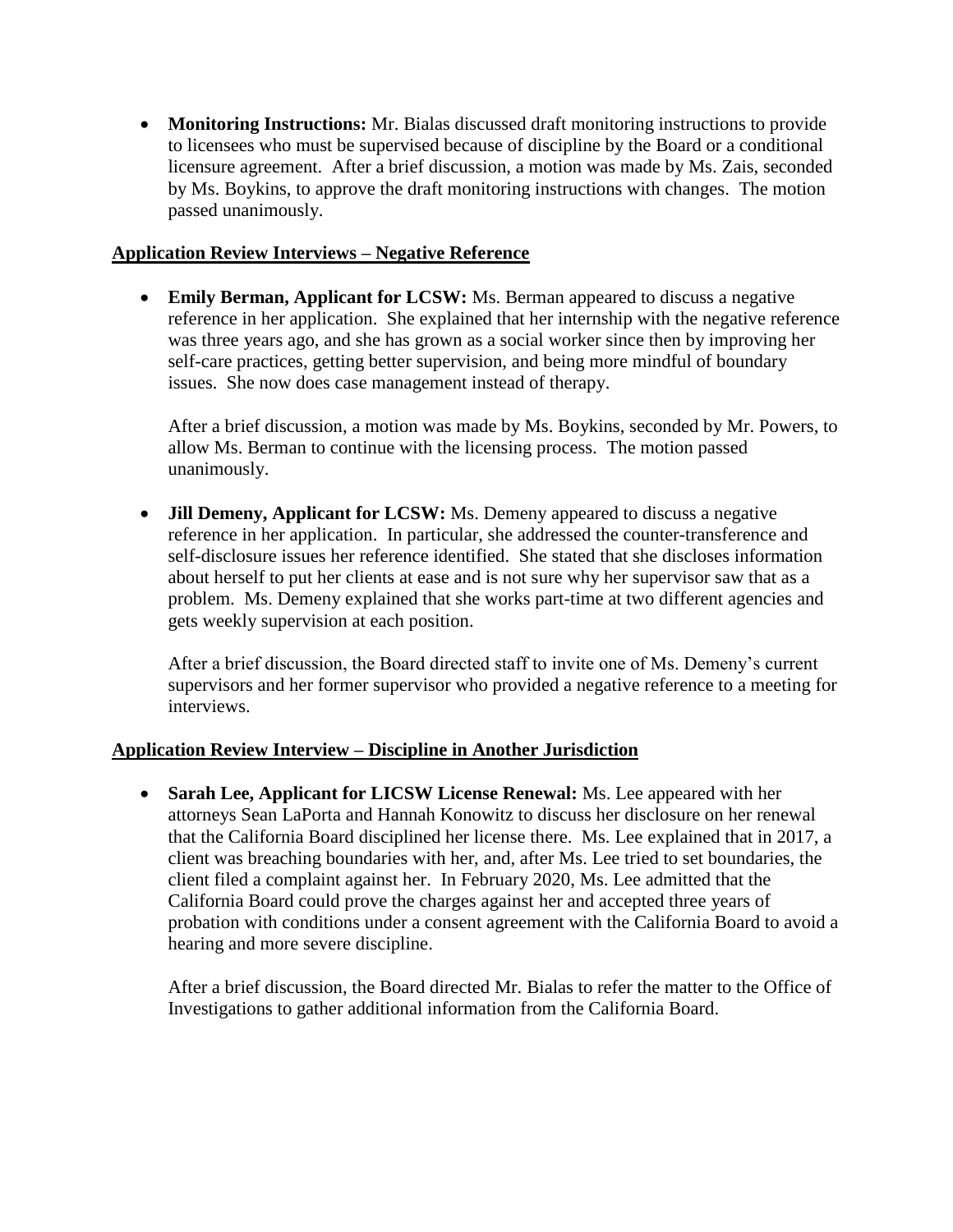# **Investigative Conference** (Closed Session under G.L. c. 112 s. 65C)

At 11:03 a.m., a motion was made by Ms. Boykins, seconded by Ms. Robinson Findlay, to (1) exit the public meeting and enter into investigative conference under G.L. c. 112 s. 65C to conduct case interviews; (2) then enter into a closed executive session under G.L. c. 30A, s.  $21(a)(7)$  to comply with G.L. c. 4, s. 7, para.  $26(c)$  and G.L. c. 214, s. 1B, to review sensitive medical information as part of a petition for reinstatement, monitoring reports, and a CE extension request; and (3) then enter into a closed quasi-judicial session under G.L. c. 30A, s. 18 to review a final decision and order. The motion passed unanimously by a roll call vote.

**Investigative Conference** (Closed Session under G.L. c. 112 s. 65C)

During the investigative conference, the Board took the following actions:

| 2020-001699-IT-ENF (NI): | Interviewed respondent |
|--------------------------|------------------------|
| 2020-001149-IT-ENF (AB): | Interviewed respondent |

**Executive Session** (Closed Session under G.L. c. 30A, s. 21(a)(7) to comply with G.L. c. 4, s. 7, para. 26(c) and G.L. c. 214, s. 1B, to review sensitive medical information)

At 12:39 p.m., a motion was made by Ms. Zais, seconded by Ms. Robinson Findlay, to exit investigative conference and enter into a closed executive session under G.L. c. 30A, s. 21(a)(7) to comply with G.L. c. 4, s. 7, para. 26(c) and G.L. c. 214, s. 1B, to review a petition for reinstatement, monitoring reports, and a CE extension request. The motion passed unanimously by a roll call vote.

The Board entered executive session at 12:39 p.m.

The Board did not enter quasi-judicial session and returned to the public meeting at 12:54 p.m.

# **Application Reviews – Negative Reference**

- **Marlene Surun, Applicant for LCSW:** After a brief discussion, a motion was made by Ms. Boykins, seconded by Ms. Zais, to allow Ms. Surun to continue with the licensing process. The motion passed unanimously.
- **Ayala Royster, Applicant for LICSW:** After a brief discussion, a motion was made by Ms. Zais, seconded by Ms. Boykins, to allow Ms. Royster to continue with the licensing process. The motion passed unanimously.

# **Monitoring Reports**

 **Maria Rose, 2017-001420-IT-ENF, 6th, 7th, and 8th Quarterly Monitoring Reports:**  After a brief discussion, a motion was made by Ms. Zais, seconded by Ms. Boykins, to accept the reports. The motion passed unanimously.